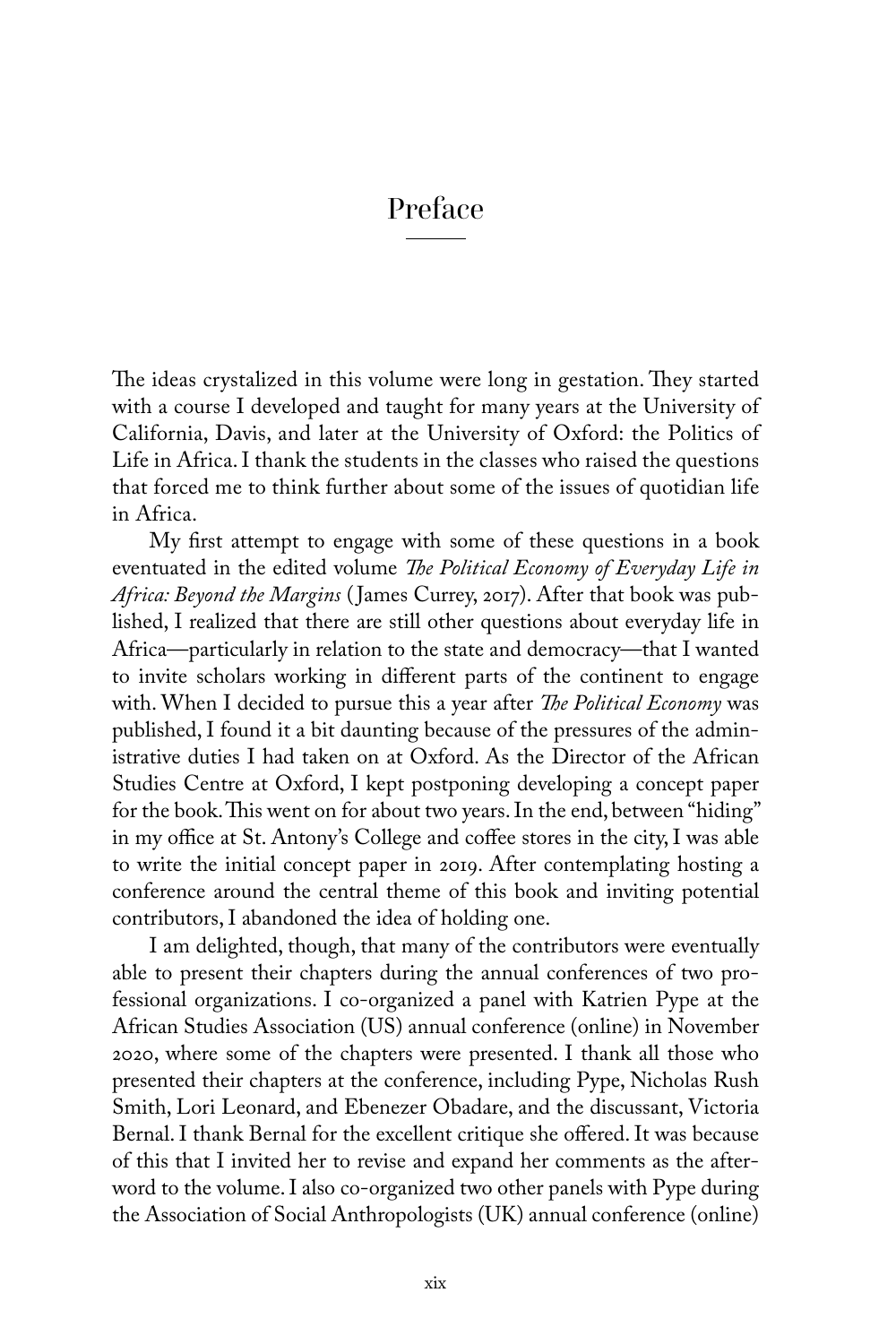## WALE ADEBANWI

in April 2021. I am grateful to all those who presented their chapters at the conference, including, again, Pype, Eric Trovalla (on behalf of himself and his coauthor, Ulrika Trovalla), Rose Løvgren, Helle Samuelsen, and Rogers Orock. Loes Oudenhuijsen of Leiden University, although not a contributor to this volume, also presented a paper during the first panel. I thank all the presenters and our discussant, Richard Werbner, who gave a magisterial response to the papers and raised critical questions for future research.

I thank all the contributors to the volume for their patience and perseverance. They understood my occasional "gentle reminders" as not particularly gentle but still responded gracefully and always with timeliness. I hope the final product is worthy of their individual and collective efforts. Jean and John L. Comaroff are as supportive as ever. I am grateful to them for the preface—written in their trademark ornate prose.

My gratitude also goes to the series editors and our editor at Ohio University Press (OUP), Ricky Huard. Huard is not only very professional but also prompt and courteous in responding to queries. I have never experienced a smoother process of working with an editor at any of the presses I have had the opportunity to engage with in my life in the academy. I am grateful to the others at OUP, Tyler Balli, Beth Pratt, Sally Welch, and Anna Garnai. The copyeditors—Ed Vesneske, Jr., and Kristin Harpster—did an excellent job, for which I am thankful.

Much of the work on this book was completed before I moved from Oxford to the University of Pennsylvania. The Oxford School of Global and Area Studies provided financial support for the book through the Higher Studies Fund. I thank Head of the Oxford School of Global and Area Studies, Tim Power, and Head of Administration and Finance, Erin Gordon. I thank my colleagues at the Oxford African Studies Centre, particularly David Pratten and Miles Larmer, and my predecessor as Rhodes Chair, William Beinart. Final editorial work was done in my first few months at UPenn. For their support, I thank my colleagues, particularly Michael Hanchard, Camille Z. Charles, and Department Administrator Carol L. Davis.

I have dedicated this book to my former supervisor, mentor, and friend, John David Yeadon Peel, who passed away on 2 November 2015. I have no doubt that, if he were still here with us, he would—in his inimitable way—have much to say about the various chapters in the book. JDYP was a consummate ethnographer who combined penetrating sociological insight with theoretical sophistication. I hope his spirit is pleased with this *memorial.*

The revised version of this volume was submitted to our editor as the world was getting some relief from the COVID-19 pandemic in mid-2021. Among the many issues raised by the pandemic, there are two that